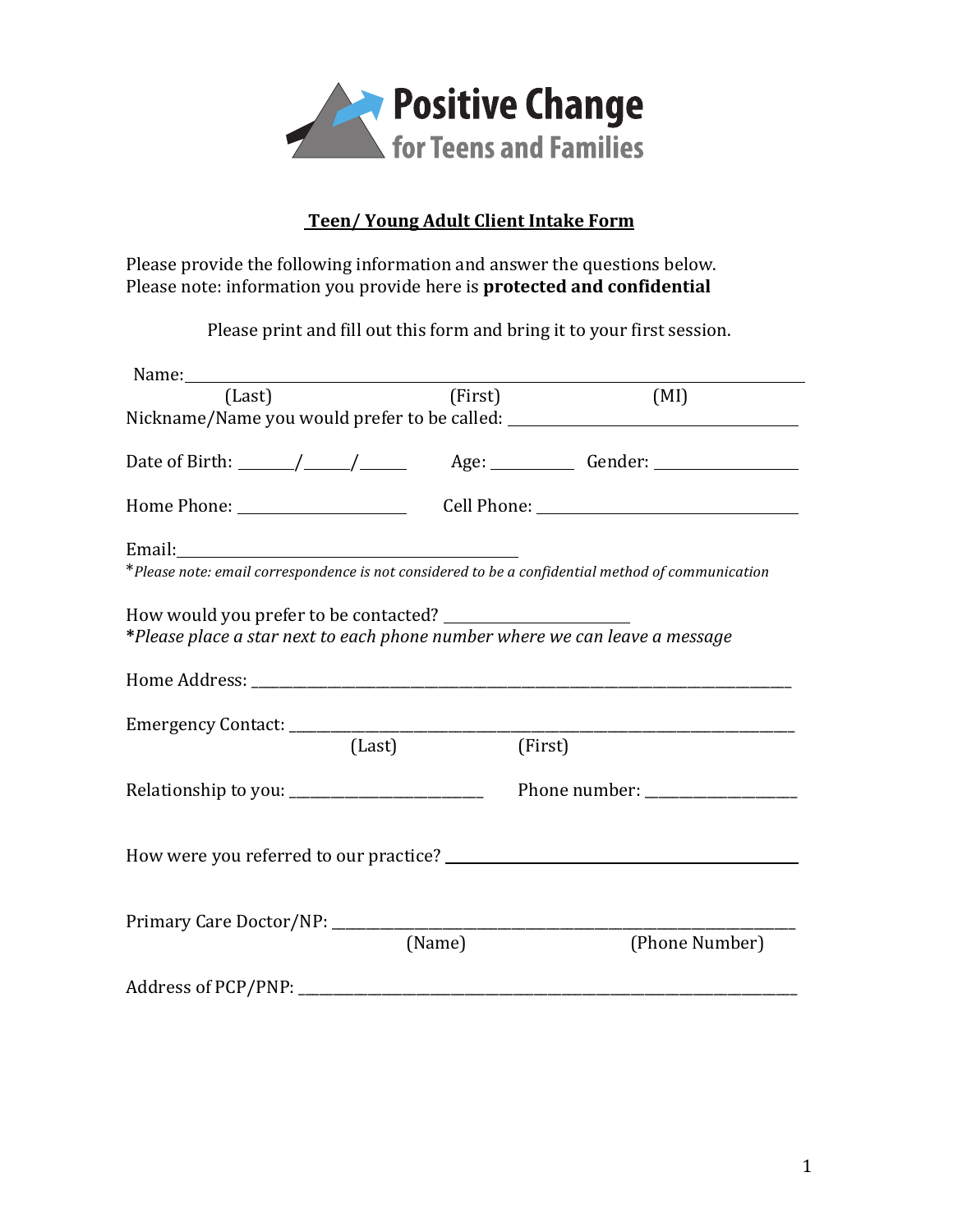Have you ever received any type of mental health services (inpatient, outpatient, psychiatric, psychotherapy, school counseling, evaluation etc...)?

| $\Box$ Yes $\Box$ No                                           |                |
|----------------------------------------------------------------|----------------|
| If Yes, Previous therapist/provider:                           |                |
| Can we contact this provider? $\Box$ Yes $\Box$ No             |                |
|                                                                | (Phone Number) |
| Are you currently taking any medications? $\Box$ Yes $\Box$ No |                |

| Medications | Dosage | Prescribed for? |
|-------------|--------|-----------------|
|             |        |                 |
|             |        |                 |
|             |        |                 |
|             |        |                 |
|             |        |                 |
|             |        |                 |

## **General Health and Mental Health Information:**

1. How would you rate your physical health? (Please circle)

| Poor                                                              | Unsatisfactory                       | Satisfactory | Good | Very Good |  |
|-------------------------------------------------------------------|--------------------------------------|--------------|------|-----------|--|
| 2. How would you rate your current mental health? (Please Circle) |                                      |              |      |           |  |
| Poor                                                              | Unsatisfactory                       | Satisfactory | Good | Very Good |  |
| 3. Please rate your current appetite                              |                                      |              |      |           |  |
| Poor                                                              | Unsatisfactory                       | Satisfactory | Good | Very Good |  |
| 4. Please rate your current mood                                  |                                      |              |      |           |  |
| Poor                                                              | Unsatisfactory                       | Satisfactory | Good | Very Good |  |
|                                                                   | 5. How would you describe your mood? |              |      |           |  |

6. Are you currently experiencing any feeling of overwhelming sadness, grief or numbness?

 $\Box$   $\gamma$ es  $\Box$  No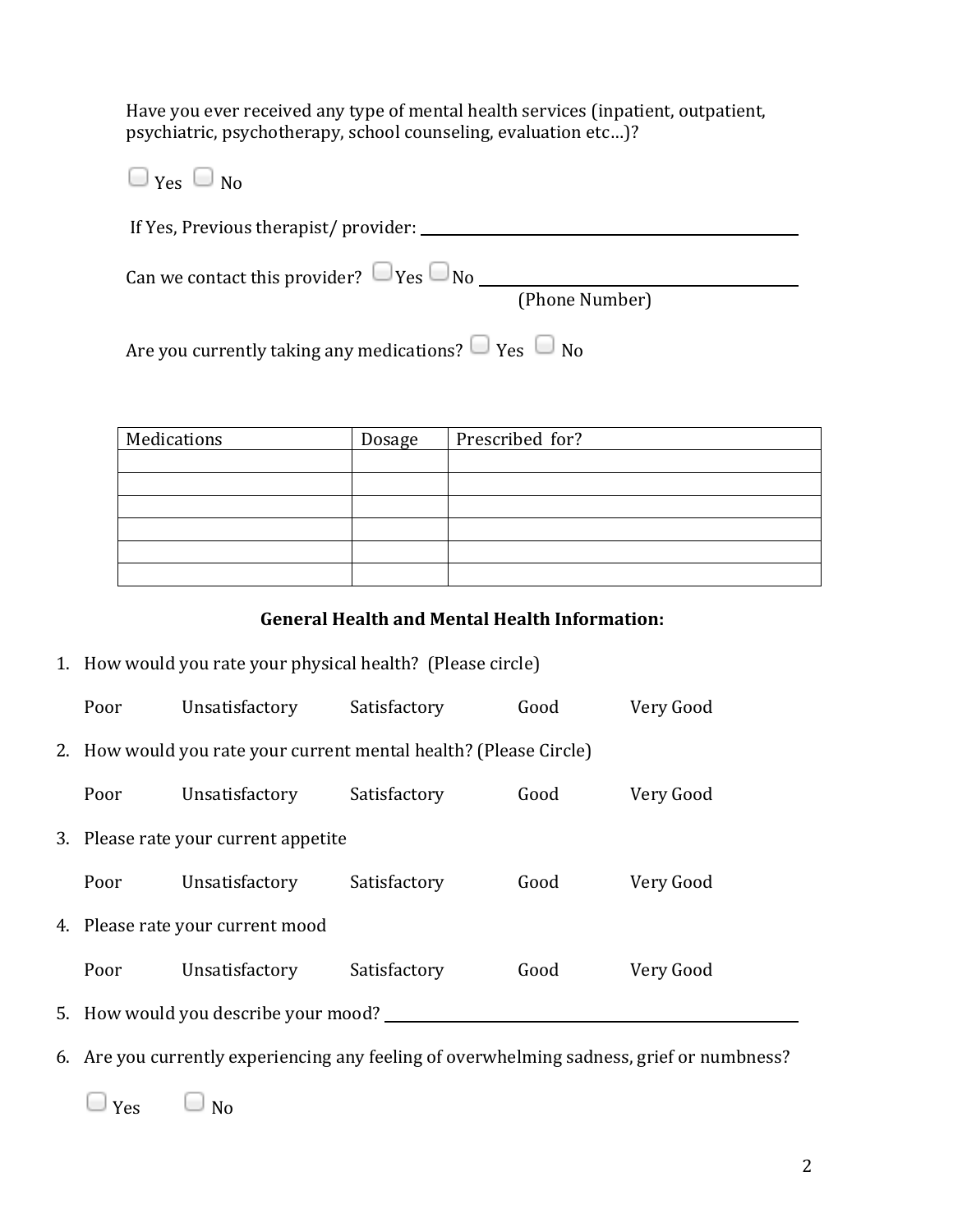| If yes, when did you begin experiencing this? __________________________________                                                                    |  |  |  |  |  |
|-----------------------------------------------------------------------------------------------------------------------------------------------------|--|--|--|--|--|
| 7. Are you currently experiencing any anxiety/ panic attacks or any fears? $\Box$ Yes $\Box$ No                                                     |  |  |  |  |  |
| If yes, when did you begin experiencing this? __________________________________                                                                    |  |  |  |  |  |
| 8. How often do you drink alcohol or engage in recreational drug use?<br>$\Box$ Never $\Box$ Infrequently $\Box$ Daily $\Box$ Weekly $\Box$ Monthly |  |  |  |  |  |
| 9. How many hours of sleep do you get per night? ______                                                                                             |  |  |  |  |  |
| 10. How many times per week do you exercise? _________<br>For how long?                                                                             |  |  |  |  |  |
| 11. Have you noticed any recent changes in appetite? ? $\Box$ Yes $\Box$ No                                                                         |  |  |  |  |  |
| 12. Are you currently in a romantic relationship? $\Box$ Yes $\Box$ No<br>If yes, do you feel safe in this relationship? $\Box$ Yes $\Box$ No       |  |  |  |  |  |
| On a scale of 1 to 10, how would you rate your relationship? _______                                                                                |  |  |  |  |  |
| 13. Are you currently in school and/or employed? $\Box$ Yes $\Box$ No                                                                               |  |  |  |  |  |
| If yes, where are you in school and/or employed?                                                                                                    |  |  |  |  |  |
| 14. Do you consider yourself to be spiritual/ religious? $\Box$ Yes $\Box$ No                                                                       |  |  |  |  |  |
| If yes, describe your spiritual faith or belief:                                                                                                    |  |  |  |  |  |
|                                                                                                                                                     |  |  |  |  |  |
|                                                                                                                                                     |  |  |  |  |  |

15. What significant life changes or stressful events have you experienced recently?

\_\_\_\_\_\_\_\_\_\_\_\_\_\_\_\_\_\_\_\_\_\_\_\_\_\_\_\_\_\_\_\_\_\_\_\_\_\_\_\_\_\_\_\_\_\_\_\_\_\_\_\_\_\_\_\_\_\_\_\_\_\_\_\_\_\_\_\_\_\_\_\_\_\_\_\_\_\_\_\_\_\_\_\_\_\_\_\_\_\_\_\_\_\_\_\_\_\_\_\_\_\_